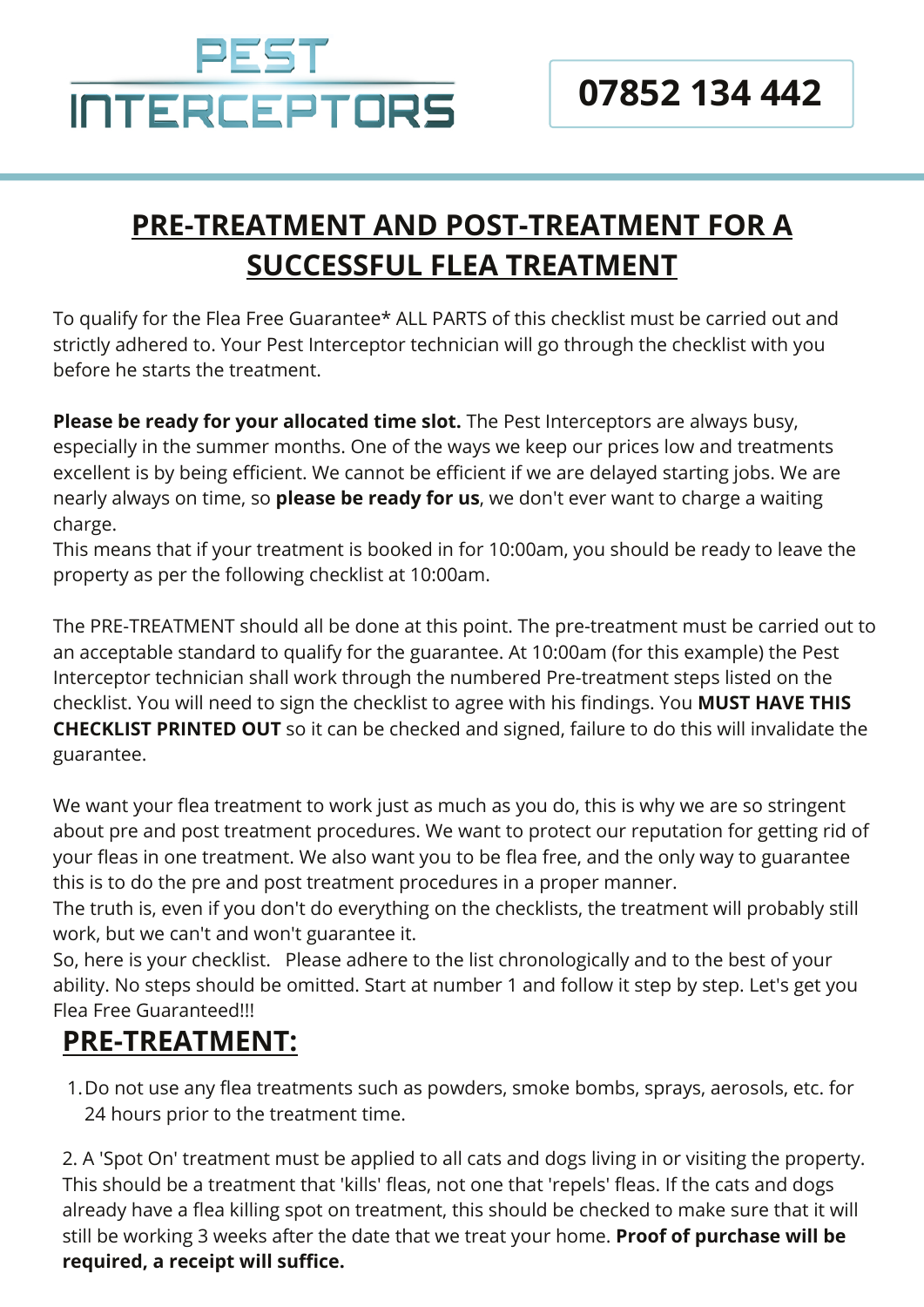3. Wash all cat and dog bedding at 60 degrees C or hotter, tumble dry if possible. Some customers just buy new beds for their pets, but if you do, don't use the new bedding until the day of treatment and make sure that the old bedding is thrown away in a sealed outside bin.

4. Lift anything that can be lifted off the floor, up and off the floor. For example, if you have boxes under your bed, remove the boxes and place them on top of the bed. They can go back under after treatment. The more surface area of floor space we can spray, the faster the treatment will work.

5. Divan type beds need to be thoroughly vacuumed underneath.

6. Sofas and settees must be moved and vacuumed underneath.

7. Large furniture like wardrobes and sideboards must be pulled 15cm away from walls and vacuumed behind using the nozzle attachments of your vacuum.

8. Any clothing, soft toys, towels or throws that have been on the floor must be washed at 60 degrees C and tumble dried if possible. If this is not possible the items can be bagged up and put in a freezer for 48 hours or dry cleaned.

9. VACUUMING - this is extremely important. Make sure that you thoroughly vacuum all floors, including hard floors, as well as carpets and rugs. You must vacuum all dust and debris off floors and in any cracks and crevices. Dust and debris will compromise the effectiveness of the chemicals we use. Use the vacuum nozzle attachments to get into any nooks and crannies, for example, cracks and gaps around skirting boards, the gaps between bare floorboards, down the sides of sofa cushions, basically anywhere a tiny flea can get to and lay eggs needs to be vacuumed.

10. Empty the vacuum contents into a sealed outside bin or discard the vacuum bag in a sealed outside bin.

11. All humans and animals (including fish, reptiles, children, amphibians and insects) must be out of the property whilst the property is being treated by your Pest Interceptor. They must stay out of the property until the wet spray flea treatment is dry to the touch, this is usually around 6 hours after the spraying is finished, but it does depend on temperatures inside and outside of the house. To speed this time up we can turn your central heating on when we have finished spraying, if you want us to.

12. You must **PRINT OUT THIS CHECKLIST** for your Pest Interceptor to go through with you and for you and the technician to sign and date. Failure to have this will invalidate the guarantee.

13. Now you have done your hard work, it's now time for the Pest Interceptors to do their magic and to make those fleas just a bad memory.

## **POST-TREATMENT:**

Make sure that carpets, rugs, and floors are dry to the touch before allowing pets back into 1.the property. This is very important for cats and dogs as they can absorb chemicals through their paw pads. Once it is dry the chemicals are of no risk to cats or dogs.